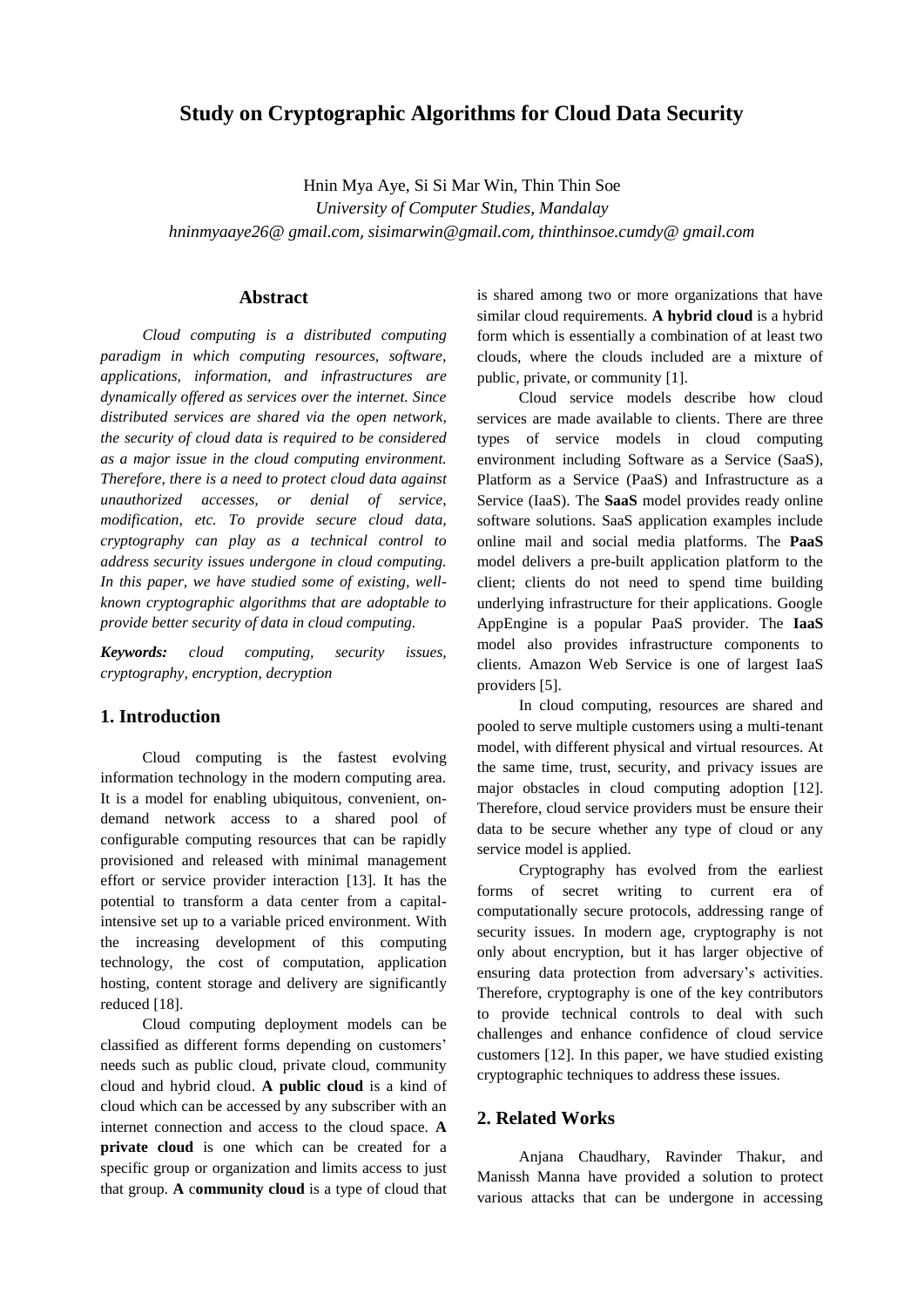cloud services [2]. In this framework, the Third Party Auditor is assigned to check the user is an authorized person or not on behalf of the data owner to ensure the security of cloud data storage. If the user is an authorized person, data is transferred to the user in encrypted form. In data encryption, RSA is applied.

Miss. Ashwini A. Dongre, Mr. Falesh M. Shelke, and Mr. Pravin D. Sonihave investigated a protocol for private cloud, in which the cluster digital signature is generated [9]. Diffie Hellman algorithmic rule is used to produce the secret key for sharing between cluster manager and cloud provider. Within the cluster, the cluster manager selects the general public key and generates personal key (used for signature) for the member with relation of RSA algorithmic rule. After verifying the member's signature, the cluster manager sends the encrypted member's data to the cloud provider. And then, the cloud supplier decrypts and stores data in the private cloud. In the future, this protocol can be re-modified with member's freedom to send and receive information directly in the cloud, but traceability of user by the cluster manager must be kept at constant time.

Dr. L. Arockiam and S. Monikanda have proposed a hybrid symmetric encryption algorithm by integrating substitution cipher and transposition cipher for secure storage of cloud user data [4]. Both substitution and transposition techniques have used alphabet for cipher text. In encryption, the plain text is converted into corresponding ASCII code value of each alphabet. By using square matrix (S x S, where the square of S is greater than or equal number of characters in plain text), the plain text is permuted. The decryption process is reverse of the encryption.

Geethu, Prem Jose V and P.Afsar have proposed a method in which the key and the data have to be encrypted before transmission [6]. For this encryption, RSA algorithm or any other algorithm can be used. This method can move far away from a chance of theft or getting the key by another person and imitating like the owner.

Neha Tirthan and Ganesan R have proposed a new cloud architecture using Diffie Hellmann Key Exchange and Elliptic Curve Cryptography to be better security and reliability on the cloud servers [11]. In this architecture, four step procedures are required for ensuring authenticity of user. The first step is to establish the connection, the second is account creation, the third is authentication and the last one is data exchange. Elliptic Curve Cryptography is used for data encryption in data exchange phase. Diffie Hellman

protocol is used for better establishment of connections.

## **3. Data Security Issues in the Cloud**

Security is a major challenge in cloud computing because of its nature of outsourced computing. Different nodes in the cloud environment may be controlled or administered by different entrusted parties. So, cloud data could be vulnerable by attacks from other cloud tenants, malicious insiders or external adversaries. When data owners release control of their data to a cloud environment, they require guarantees that their data are appropriately protected [16]. The chief concern in cloud computing is to provide security by giving customers more trustful services.

The major issues faced by cloud computing can be categorized as follows [19]:

**Privacy and Confidentiality:** Once the client host data to the cloud, there should be some guarantee that access to that data must be limited to the authorized access. Inappropriate access to customer sensitive data by cloud personnel is another risk that is posing potential threat to cloud data. Assurances should be provided to the clients and proper practices and privacy policies and procedures should be in place to assure the cloud users for the safety of data. The cloud seeker should be assured that data hosted on the cloud will be confidential.

**Data integrity:** With providing the security of data, cloud service providers should implement mechanisms to ensure data integrity which is the necessary thing and be able to tell what happened to a certain dataset and at what point. The cloud provider should make the client aware of what particular data is hosted on the cloud, the origin and the integrity mechanisms put in place.

**Data Location and Relocation:** Cloud computing offers a high degree of data mobility. Consumers of the data do not always know the location of their data. However, when an enterprise has some sensitive data that is kept on a storage device in the cloud, they may want to know the location of it. They may also wish to specify a preferred location for that data to be kept where. This, then, requires a contractual agreement, between the cloud provider and the consumer that data should stay at a particular location or reside on a given known server.

**Data Availability:** Customer data is normally stored in chunk on different servers often residing in different locations or in different clouds. In such case, data availability becomes a major legitimate issue as the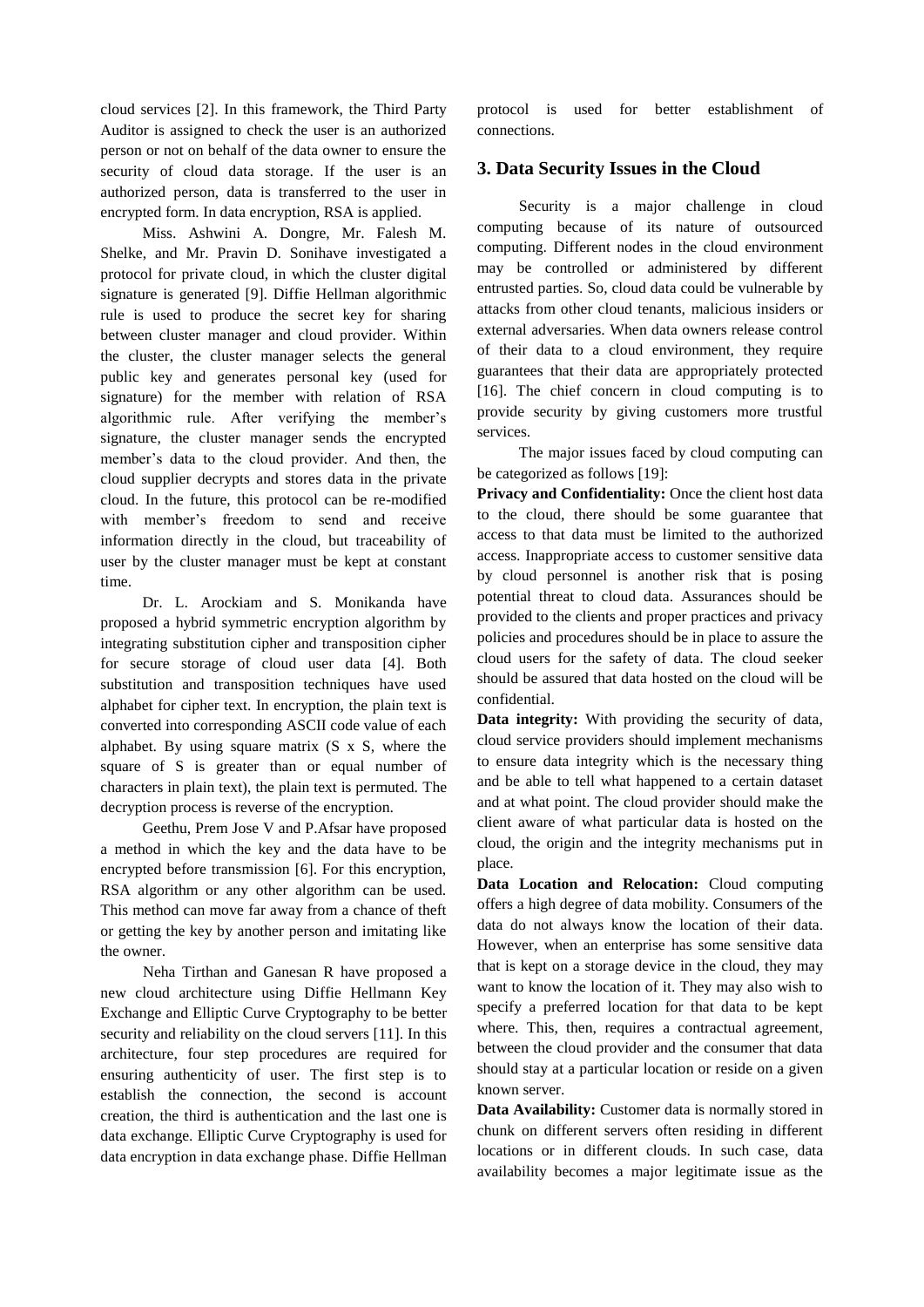availability of uninterruptible and seamless provision becomes relatively difficult.

Among these issues, we emphasize on data confidentiality and integrity. Because these two issues are at the top of the security challenges in cloud computing. To overcome these issues, cryptographic based security algorithms can be utilized. Applying these security algorithms is one of the best and most efficient ways to protect secret or sensitive data and to ensure confidentiality and integrity.

## **4. Cryptography**

Cryptography is derived from Greek word in which 'crypto' means "hidden or secret" and 'graphy' means "writing". It is a study of technique for secure communication to maintain information securities such as data integrity, confidentiality, and authentication. It is also an art to transform the messages to make them secure and immune against security attacks.

The scrambling of the content of the data, such as text, image, audio, video and so forth to make the data unreadable, invisible or meaningless during transmission or storage is called **encryption**. The reverse process of getting back the original data from encrypted data is called **decryption**, which restores the original data. There are some goals of cryptography such as authentication, confidentiality, integrity, nonrepudiation, and service reliability [3]. To encrypt data at cloud storage, both symmetric-key and asymmetrickey algorithms can be used [14].

### **4.1. Symmetric-key Algorithms**

Symmetric encryption is a cryptographic technique in which encryption and decryption are performed using the same key. It is also referred to as conventional encryption or single-key encryption. There are two requirements for secure use of conventional encryption. The first one is need of a strong encryption algorithm which means that the opponent should be unable to decrypt ciphertext or discover the key even if he or she possesses a number of ciphertexts together with the plaintext that produced each ciphertext. The second one is that sender and receiver must have obtained copies of the secret key in a secure fashion. If someone can discover the key and knows the algorithm, all communication using this key is readable [20].Symmetric-key algorithms used in cloud computing include: Data Encryption Standard (DES), Advanced Encryption Standard (AES), and Blowfish.

**Data Encryption Standard (DES) –** DES is the most widely used symmetric-key block cipher adopted

as Federal Information Processing Standard (FIPS-46) by the National Institute of Standards and Technology (NIST) in January 1977.DES exhibits the classic Feistel structure [20]. The two main operations are bit permutations and substitution in one round of DES. Six different permutation operations are used both in key expansion part and cipher part [3]. At the encryption site, DES takes 64-bit plaintext block as input and produces 64-bit ciphertext block. At the decryption site, it takes 64-bit ciphertext block and reproduce original 64-bit plaintext block. A 56-bit single key is used in both sites.

**Advanced Encryption Standard (AES) –** AES is a symmetric-key block cipher published by the National Institute of Standards and Technology (NIST) in 2001. It is also called Rijndael which is the names of the two inventors (Joan Daemen and Vincent Rijmen). It is based on a design principle known as a substitution-permutation network, and is fast in both software and hardware [8]. It is intended to replace DES as the approved standard for a wide range of applications. It does not use a Feistel structure. In AES, all operations are performed on 8-bit bytes, known as state. It uses a fixed block size of 128-bit and a variable key length of 128, 192, or 256 bits: by default 256 is used. The key size used for an AES cipher specifies the number of repetitions of transformation rounds that convert the input, called the plaintext, into the final output, called the ciphertext.

**Blowfish -** Blowfish is a symmetric block cipher algorithm designed in 1993 by Bruce Schneier. Blowfish operates on 64-bit data block size. It uses a variable key length from 32 bits up to 448 bits. It is provides a good encryption rate in software and a very secure cipher and to use encryption free of patents and copyrights [3]. It is a 16-round Feistel cipher and uses large key-dependent S-boxes, and highly complex key schedule.

The performance and comparison among DES, AES and Blowfish are measured with various parameters. The block size and key length are measured in terms of bits used. The throughput and power consumption are measured as high and low. The speed is defined in terms of fast, moderate and slow. Table 1 shows the experimental results of DES, AES and Blowfish [15].

**Table 1. Comparison among DES, AES and Blowfish**

| Parameter  | <b>DES</b> | AES         | <b>Blowfish</b> |  |  |  |
|------------|------------|-------------|-----------------|--|--|--|
| Key Length | 56 bits    | 128,192,    | 32 bits         |  |  |  |
|            |            | or 256      | to 448          |  |  |  |
|            |            | <b>bits</b> | <b>bits</b>     |  |  |  |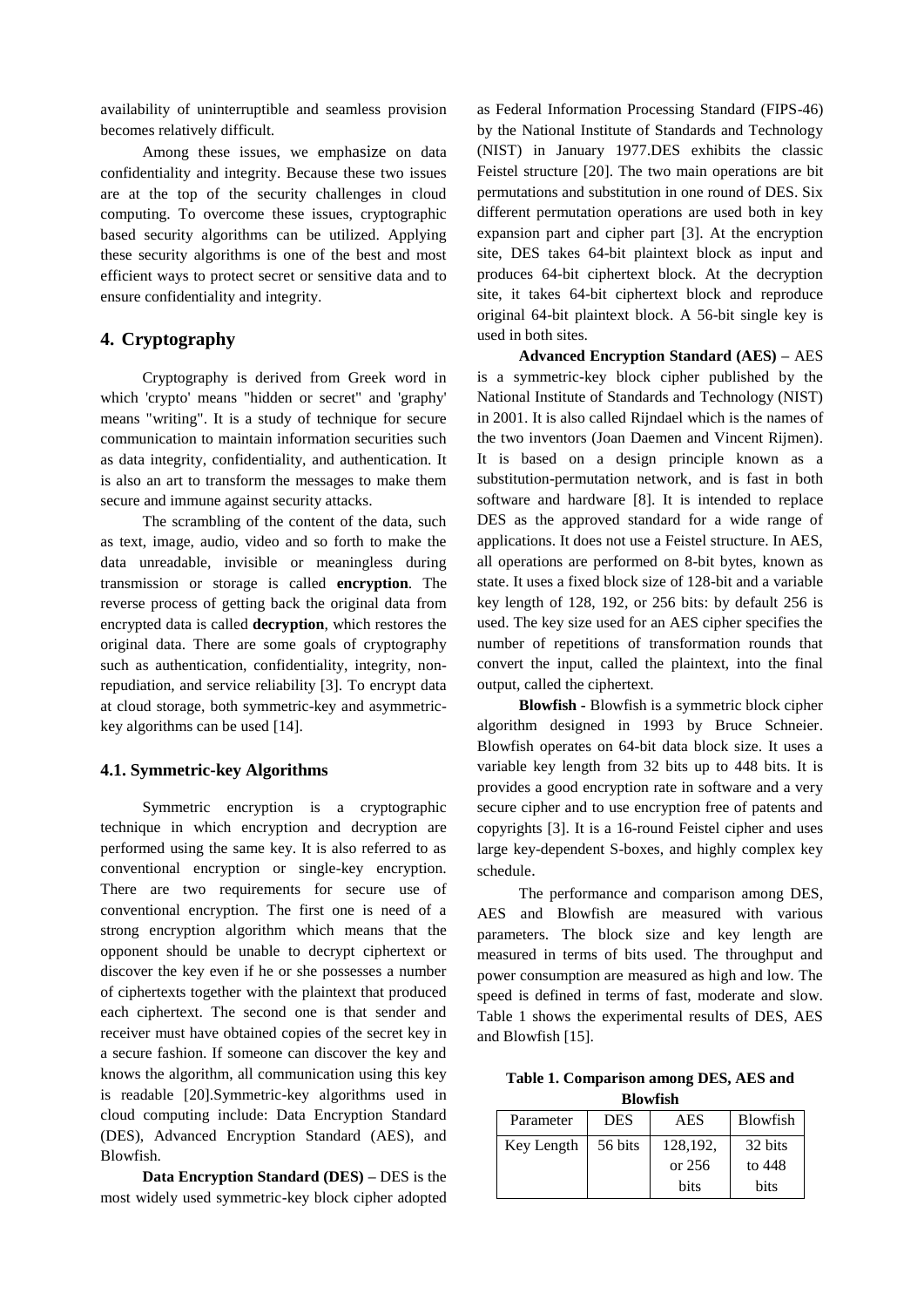| Throughput | Lower        | Lower           | Very     |
|------------|--------------|-----------------|----------|
|            | Than         | than            | high     |
|            | <b>AES</b>   | <b>Blowfish</b> |          |
| Power      | Higher       | Higher          | Very     |
| Consump-   | than         | than            | low      |
| tion       | <b>AES</b>   | <b>Blowfish</b> |          |
| Speed      | Fast         | Fast            | Fast     |
| Security   | <b>Brute</b> | Chosen          | Diction- |
| Against    | force        | plain,          | ary      |
| Attacks    | attack       | known           | attack   |
|            |              | plain text      |          |

### **4.2.Asymmetric-key Algorithms**

Asymmetric encryption is a cryptographic approach in which encryption and decryption are performed using the different keys. The two keys used for asymmetric encryption are referred to as public key and private key. The public key is used for encryption of data by the sender and the private key is used for decryption of data by the receiver. This type of encryption is also known as public-key encryption. In cloud computing, asymmetric-key algorithms are used to generate keys for encryption [14]. The most common asymmetric-key algorithms for cloud are: RSA, Elliptic Curve Cryptography (ECC), and Diffie-Hellman Key Exchange.

**RSA –** RSA is the most widely used public key cryptosystem. It was published in 1978 and stands for Ron Rivest, Adi Shamir, and Leonard Adleman. It is a block cipher in which the plaintext and ciphertext are integers between 0 and n-1 for some n. A typical size for n is 1024 bits, or 309 decimal digits [20].

**Elliptic Curve Cryptography (ECC)** – ECC was proposed by Koblitz and Miller in 1980s. ECC is a public key cryptographic scheme. It uses properties of Elliptic Curves to develop cryptographic algorithms. Security of ECC is based on the intractability of Elliptic Curve Discrete Logarithm Problem. Elliptic Curve Cryptography is defined with help of following parameters as:

$$
P = (q, FR, a, b, G, n, h) \tag{1}
$$

where q is the prime number that defines curve's form; FR is field representation; a and b are the curve coefficients; G is the base point (Gx, Gy); n is the order of G and h is cofactor co-efficient [11].

**Diffie-Hellman Key Exchange–**Diffie-Hellman key exchange is the first published public key algorithm by Whitfield Diffie and Martin Hellman in 1976. The aim of this algorithm is to enable two users to securely exchange a key that can then be used for subsequent encryption of messages [20]. Finally, this generates an identical key that is computationally

difficult to reverse for another party that might have been listening in on sensitive data. The algorithm itself is limited to the exchange of secret values. This algorithm depends on the difficulty of computing discrete logarithms for its effectiveness.

Table 2 shows the experimental results of RSA, ECC and Diffie-Hellman [7][10][15][17].

| Parameter  | <b>RSA</b> | ECC        | Diffie-    |
|------------|------------|------------|------------|
|            |            |            | Hellman    |
| Key Length | >1024      | Variable   | Key        |
|            | bits       | key        | exchange   |
|            |            | length     | manage     |
|            |            |            | ment       |
| Throughput | Low        | Higher     | Lower      |
|            |            | than       | than       |
|            |            | <b>RSA</b> | <b>RSA</b> |
| Power      | High       | Low        | Lower      |
| Consump-   |            |            | than       |
| tion       |            |            | RSA        |
| Speed      | Fast       | Faster     | Slow       |
|            |            | than       |            |
|            |            | <b>RSA</b> |            |
| Security   | Timing     | Index-     | Eaves-     |
| Against    | attack     | calculus   | dropping   |
| Attacks    |            | attack     |            |

**Table 2. Comparison among RSA, ECC and Diffie-Hellman**

### **5. Conclusion**

Although cloud computing has rapidly become a widely adopted paradigm for delivering services over the internet, it has several security issues varying from network level threats to application level threats. In order to keep the cloud secure, these security issues need to be controlled. The cryptographic techniques can help to address cloud security issues. In this paper, we have studied various cryptographic algorithms that can be used in cloud computing environment. It is found that some amount of work has been done relating with cloud computing security issues and appropriate cryptographic based security algorithms. However, there is still more scopes for future researches of secure data sharing in the cloud.

### **References**

- [1] Alexa Huth and James Cebula, "The Basics of Cloud Computing", United States Computer Emergency Readiness Team, Carnegie Mellon University.
- [2] Anjana Chaudhary, Ravinder Thakur, and Manissh Manna, "A Review: Data Security Approach in Cloud computing by using RSA Algorithm", *International*